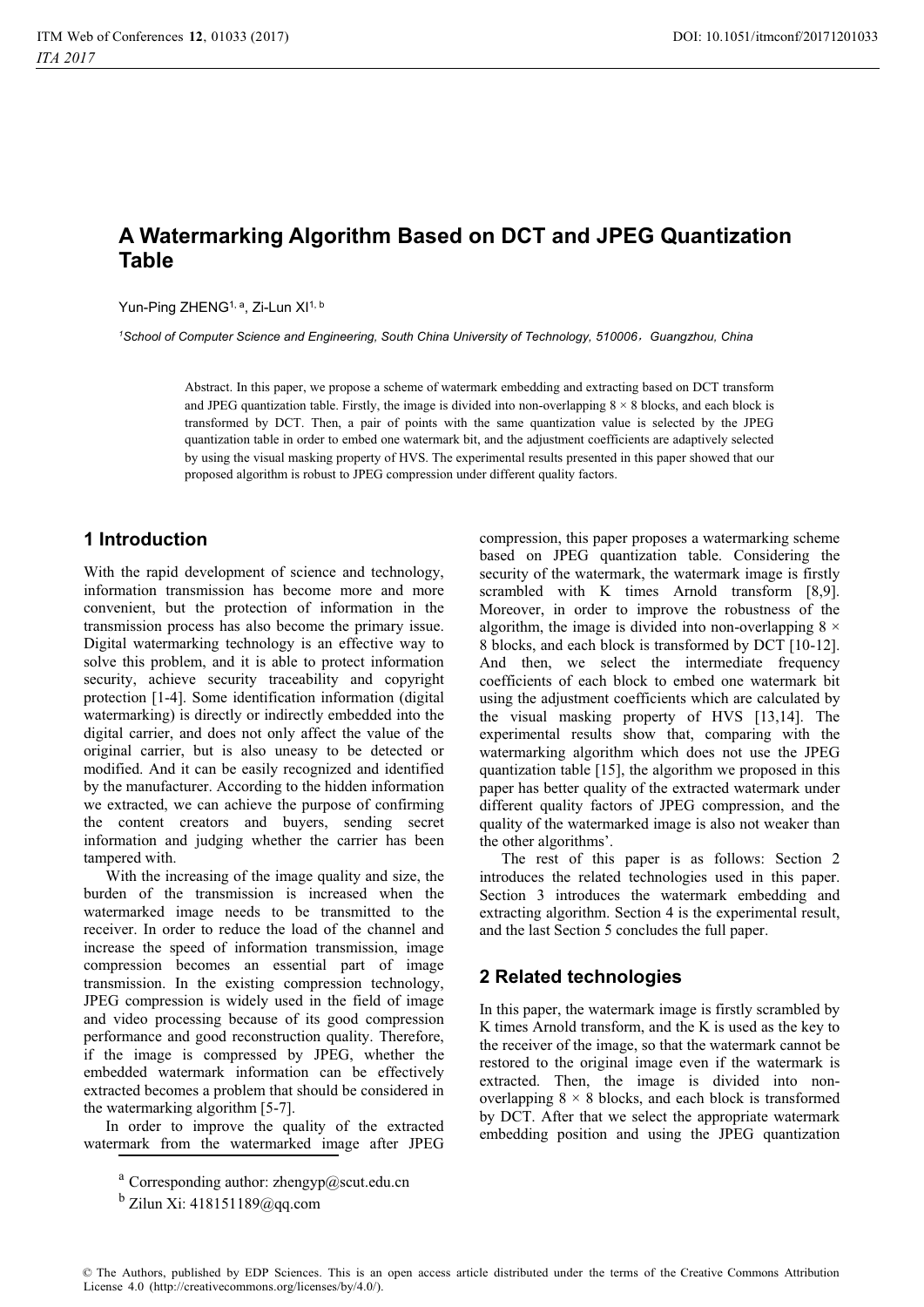table. After the watermark bit is embedded, the adjustment coefficients calculated by the HVS's visual masking property are used to adjust the embedding points to ensure the robustness and transparency of the image.

### **2.1 Arnold transform**

Arnold transform which is also called Cat transform, is a kind of transformation which is proposed by Arnold in ergodic theory. Cat mapping can substitute each pixel position in the image to achieved the encryption, and is widely used in digital image scrambling. And Arnold transform is periodic, when the iteration is integer times of the cycle, the image can be restored to the original image. Therefore, if we use an iterative time *K* as a key, the image can only be restored with the key value. So that it greatly improves the security of image.

For an  $N \times N$  digital image, the two-dimensional Arnold transform is defined by:

$$
\begin{pmatrix} x' \\ y' \end{pmatrix} = \begin{pmatrix} 1 & 1 \\ 1 & 2 \end{pmatrix} \begin{pmatrix} x \\ y \end{pmatrix} \pmod{N} \tag{1}
$$

where,  $x, y \in \{0, 1, 2, \dots, N - 1\}$  is the pixel position before the transform,  $(x', y')$  is the position after the transform, and mod is for modular arithmetic.

#### **2.2 Discrete cosine transform**

Discrete Cosine Transform (DCT) is the best orthogonal transformation obtained in the minimum mean square error conditions. It utilizes the character of the Fourier transform, use image edge fold to transform the image into even function form. And then transform the image by the two-dimensional Fourier. After transformation the image contains only cosine terms, so called the process discrete cosine transform.

The two-dimensional DCT transform is defined by:

$$
F(u, v)
$$
  
=  $\frac{2}{\sqrt{MN}}c(u)c(v)\sum_{x=0}^{M-1}\sum_{y=0}^{N-1}f(x, y)cos\frac{(2x+1)u\pi}{2M}cos\frac{(2y+1)v\pi}{2N}$ 

$$
c(u), c(v) = \begin{cases} \frac{1}{\sqrt{2}}, & u, v = 0\\ 1, & otherwise \end{cases}
$$
 (2)

The corresponding inverse 2D DCT transform is given by:

$$
f(x,y) = \frac{2}{\sqrt{MN}} \sum_{u=0}^{M-1} \sum_{v=0}^{N-1} F(u,v)c(u)c(v) \cos \frac{(2x+1)u\pi}{2M} \cos \frac{(2y+1)v\pi}{2N}
$$
 (3)

#### **2.3 JPEG quantization table**

JPEG quantization table is used in the quantization process of JPEG compression, which is divided into luminance quantization table (Table 1) and color quantization table (Table 2). Because the grey image is

processed in this paper, only the luminance quantization table is considered.

The algorithm proposed in this paper considers the JPEG luminance quantization table in the watermark embedding process. For each  $8 \times 8$  block after DCT transform, we select a pair of coefficients which has the same value in the quantization table as the watermark embedded bits, so that the embedded watermark has good robustness to JPEG compression.

**Table 1.** JPEG Luminance Quantization Table.

| 16 | 11 | 10 | 16 | 24  | 40  | 51  | 61  |
|----|----|----|----|-----|-----|-----|-----|
| 12 | 12 | 14 | 19 | 26  | 58  | 60  | 55  |
| 14 | 13 | 16 | 24 | 40  | 57  | 69  | 56  |
| 14 | 17 | 22 | 29 | 51  | 87  | 80  | 62  |
| 18 | 22 | 37 | 56 | 68  | 109 | 103 | 77  |
| 24 | 35 | 55 | 64 | 81  | 104 | 113 | 92  |
| 49 | 64 | 78 | 87 | 103 | 121 | 120 | 101 |
| 72 | 92 | 95 | 98 | 112 | 100 | 103 | 99  |

**Table 2.** JPEG Color Quantization Table.

| 17 | 18 | 24 | 47 | 99 | 99 | 99 | 99 |
|----|----|----|----|----|----|----|----|
| 18 | 21 | 26 | 66 | 99 | 99 | 99 | 99 |
| 24 | 26 | 56 | 99 | 99 | 99 | 99 | 99 |
| 47 | 66 | 99 | 99 | 99 | 99 | 99 | 99 |
| 99 | 99 | 99 | 99 | 99 | 99 | 99 | 99 |
| 99 | 99 | 99 | 99 | 99 | 99 | 99 | 99 |
| 99 | 99 | 99 | 99 | 99 | 99 | 99 | 99 |
| 99 | 99 | 99 | 99 | 99 | 99 | 99 | 99 |

#### **2.4 Visual masking property of HVS**

In the process of watermark embedding, it is important to select the watermark adjustment coefficient. The greater the value is, the higher robustness of the watermark has, but the transparency of the watermark image will be relatively poor, and vice versa.

Usually in the digital watermarking technology, the following characteristics of the human visual system are used:

Firstly, the human visual sensitivity to the different brightness regions is different, usually on the middle grey was the most sensitive. In the wide range of medium scale, Weber Ratio is a constant 0.02, and decreases to the low and the high grey area. We suppose the maximum contrast sensitivity is  $\beta$ , the current block is  $B(x, y)$ , and the luminance average is  $A v e(x, y)$ , so that the masking factor of the different brightness to noise  $w(x, y)$  is defined by:

$$
w(x, y)
$$
\n
$$
= \begin{cases}\n\frac{\left[ (\beta - 0.02)(Ave(x, y) - I_1)^2 \right]}{I_2^2} + 0.02, if Ave(x, y) < I_1 \\
0.02, if I_1 \le Ave(x, y) < I_2 \\
\frac{\left[ (\beta - 0.02)(Ave(x, y) - I_2)^2 \right]}{(255 - I_2)^2} + 0.02, if Ave(x, y) \ge I_2\n\end{cases} \tag{4}
$$

where,  $I_1$  and  $I_2$  are the pre-set thresholds, which are 80 and 160 in this paper.

Secondly, the human eye is more sensitive to the smooth area than the texture region. Experimental results show that the smooth region entropy is smaller, while the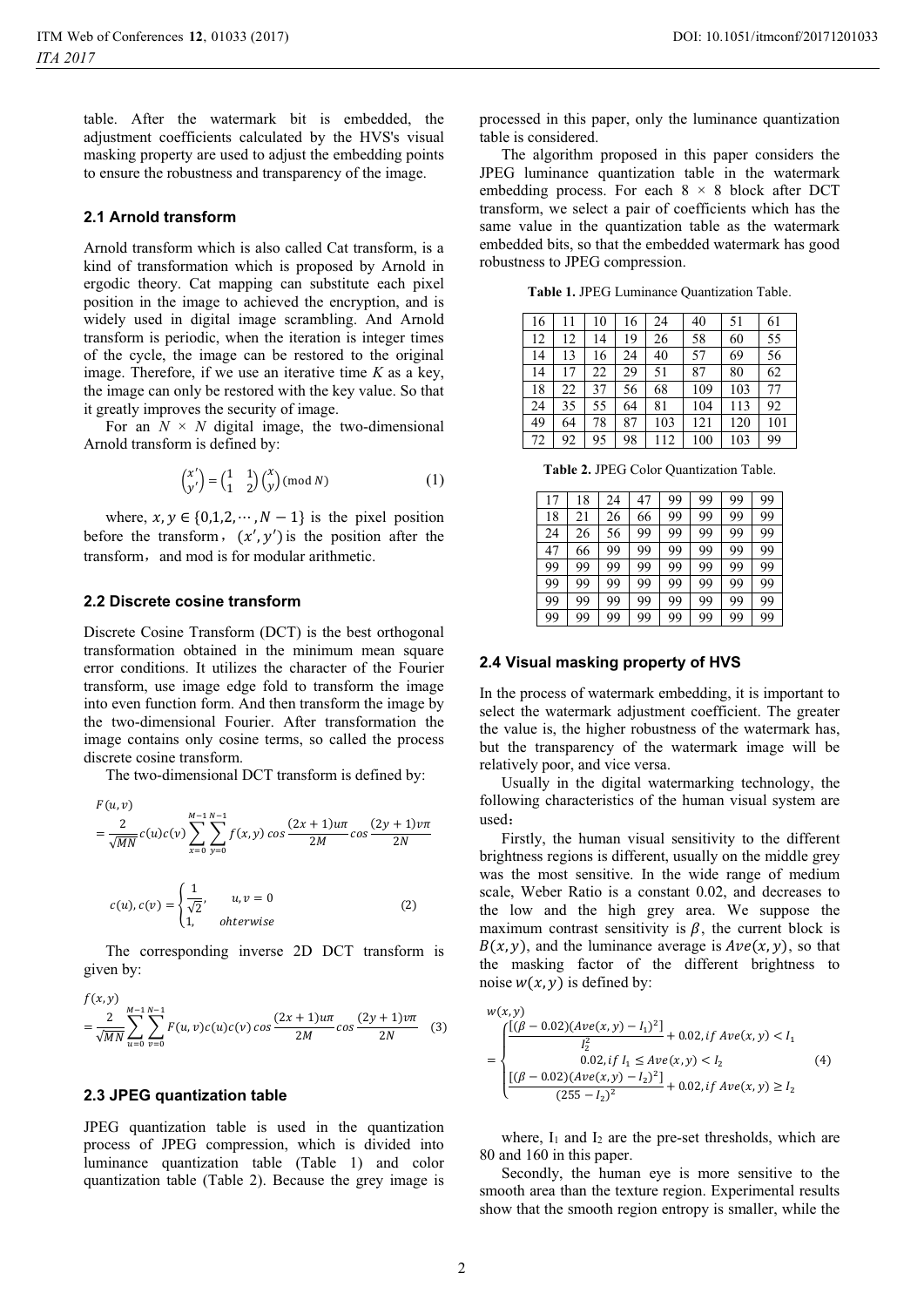texture region has larger entropy. Therefore, the entropy of each block is used to represent the texture masking factor. We suppose  $Entropy(x, y)$  is the entropy of the block  $B(x, y)$ , and normalized it into [a, b], so that the texture masking factor  $e(x, y)$  can be calculated by:

$$
e(x,y) = \frac{[(b-a)(Entropy(x,y) - min(E))]}{[max(E) - min(E)]} + a \tag{5}
$$

where,  $\alpha$  and  $\beta$  are the pre-set thresholds, which can affect the robustness and transparency, usually  $a, b \in$ [1,8].

Integrated the analysis from (4) and (5), each block's noise masking factor (the adjustment coefficient used in this paper) of the image can be expressed by:

$$
K(x, y) = w(x, y)e(x, y)
$$
 (6)

## **3 Embedding and extracting**

#### **3.1 Watermark embedding**

The embedding process is depicted as follows:

**Step 1**. Watermark information pre-treatment: Use R as the key, and the watermark image is scrambled by R times Arnold transform.

**Step 2**. Image segmentation: Divide the carrier image into non-overlapping  $8 \times 8$  blocks.

**Step 3**. Adaptive adjustment coefficient acquisition: Use (6) to calculate the adaptive adjustment coefficient  $k(i)$  of each block, and then normalize  $k(i)$  to  $[c, d]$ .

**Step 4**. DCT: Use DCT to transform each block.

**Step 5**. Watermark embedding: Select a pair of coeffic-ients  $C1(x_1, y_1)$  and  $C2(x_2, y_2)$  which has the same value in the quantization table, and use the following algorithm to embed one watermark bit.

 $if watermark bit == 0$  $if C1 < C2$  $C1 \leftrightarrow C2$ end. else if watermark bit  $== 1$  $if C1 \ge C2$  $C1 \leftrightarrow C2$ end end And using the following algorithm to adjust the embedded bit.  $if C1 > C2$  $if C1 - C2 > k(i)$  $C1 = C1 + k(i)/2;$  $C2 = C2 - k(i)/2;$ end else  $if C2 - C1 < k(i)$  $C1 = C1 - k(i)/2;$ 

 $C2 = C2 + k(i)/2;$ end end

Step 6. IDCT: Use IDCT to transform each embedded block to get the watermarked image.

#### **3.2 Watermark extracting**

The extracting process is depicted as follow:

**Step 1**. Image segmentation: Divide the watermarked image into non-overlapping  $8 \times 8$  blocks.

**Step 2**. DCT: Use DCT to transform each block.

**Step 3**. Watermark extracting: According to the coeffi-cients we used in the embedding process  $C1(x_1, y_1)$  and  $C2(x_2, y_2)$ , use the following algorithm to extract one watermark bit.

 $if C1 > C2$ watermark bit  $== 0$  $else if C1 \leq C2$ watermark bit  $== 1$ end.

### **4 Experimental results**

In this Section, we use the  $512 \times 512$  grey-scale images of Lena as the carrier image I, and the  $64 \times 64$  binary image of "Watermark Information" in Chinese as the watermark  $W$ . And c and d are 10 and 20 respectively.

The peak signal to noise ratio (*PSNR*) and the normalized correlation (*NC*) are computed in order to evaluate the performance of watermarking scheme. The *PSNR* is used to estimate the visual perception between the watermarked image and the original image. And the *NC* is used to estimate the quality of the watermark extracted from the image under JPEG compression with the original watermark. *PSNR* and *NC* are defined equation (7) and (9).

$$
PSNR = 10log_{10} \frac{255^2}{MSE} \tag{7}
$$

where

$$
MSE = \frac{1}{MN} \sum_{i=0}^{M} \sum_{j=0}^{N} [I(i,j) - I'(i,j)]^2
$$
 (8)

$$
NC = \frac{\sum_{i=0}^{m} \sum_{j=0}^{n} W(i,j)W'(i,j)}{\sqrt{\sum_{i=0}^{m} \sum_{j=0}^{n} W(i,j)^2} \sqrt{\sum_{i=0}^{m} \sum_{j=0}^{n} W'(i,j)^2}}
$$
(9)

The original image and the watermarked image are shown in Fig. 1 and Fig. 2 respectively, and Fig. 3 and Fig. 4 show the original watermark and the watermark extracted from the watermarked image respectively. Their *PSNR* and *NC* are provided in Table 3.

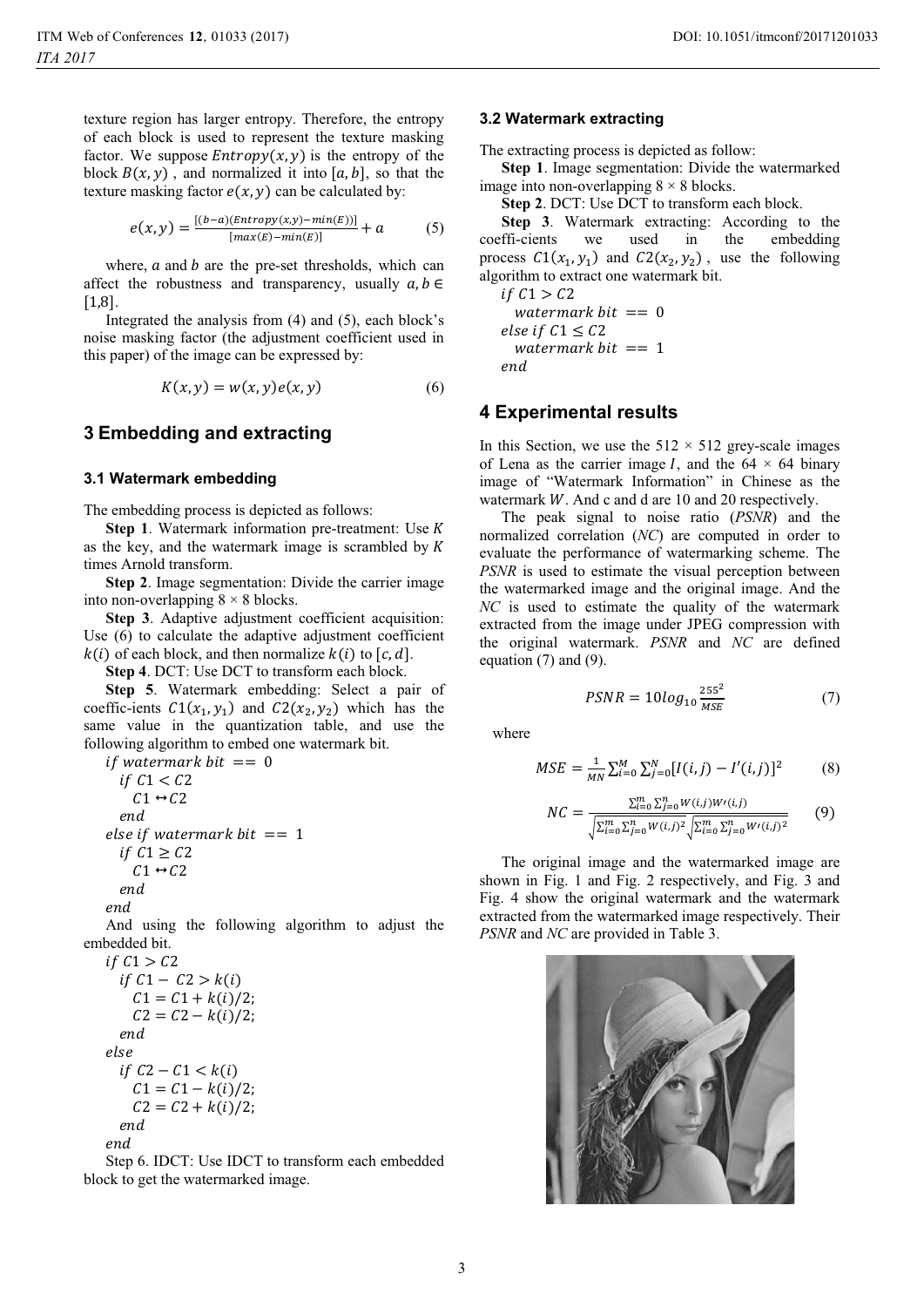**Figure 1.** Original Lena image



**Figure 2.** Watermarked Lena image



**Figure 3.** Original watermark



**Figure 4.** Extracted watermark

**Table 3.** *PSNR* and *NC* without attacking.

| $PSNR$ (dB) | NC    |
|-------------|-------|
| 42.053      | 0.998 |

From the image and the data above, the proposed algorithm can guarantee the transparency of the watermarked image and extract the watermark with good quality.

Experimental evaluation of the robustness of the proposed algorithm compared with Xiong et al. [15], Gu et al. [16], Zhao et al. [17], AR et al. [18] under different quality factor of JPEG compression, are shown in Table 4. In the table below, before the '/' is the value of *PSNR*, and after '/' is that of *NC*. The variable *Ave* stands for average of *PSNR* and *NC* respectively.

| <b>Table 4.</b> Values of <i>PSNR</i> and <i>NC</i> under different quality factor of JPEG compression. |  |
|---------------------------------------------------------------------------------------------------------|--|
|                                                                                                         |  |

|                     | QF               |                  |                  |                  |                  |                  |                  |
|---------------------|------------------|------------------|------------------|------------------|------------------|------------------|------------------|
| Algorithm           | 95               | 85               | 75               | 65               | 55               | 45               | Ave              |
| Proposed            | 39.8170 / 0.9983 | 37.5452 / 0.9983 | 36.2988 / 0.9967 | 35.6141 / 0.9403 | 35.2483 / 0.8137 | 34.8292 / 0.7482 | 37.3921/0.9159   |
| Xiong et al. $[15]$ | 39.3803 / 0.9983 | 37.1121/0.9983   | 36.2582 / 0.9602 | 35.7421 / 0.8552 | 35.5119/0.7492   | 35.1225 / 0.7211 | 36.5212/0.8804   |
| Gu et al. [16]      | 37.0602 / 0.8879 | 35.7189 / 0.8879 | 34.9779 / 0.8879 | 34.3944 / 0.8792 | 33.7231/0.8307   | 35.1950 / 0.8149 | 35.1783 / 0.8648 |
| Zhao et al. [17]    | 43.0676 / 0.9223 | 39.1604 / 0.9107 | 37.5442 / 0.8618 | 36.7038 / 0.7907 | 35.9818 / 0.7264 | 35.3930 / 0.6345 | 37.9751 / 0.8077 |
| AR et al. [18]      | 38.6172 / 0.9983 | 36.5456 / 0.9983 | 34.7289 / 0.8781 | 35.8504 / 0.6848 | 35.7025 / 0.6293 | 35.3176 / 0.5943 | 36.1270 / 0.7972 |

From the Table 4, with the decrease of the quality factor of JPEG compression, there is a decreasing trend to the five algorithms' *PSNR* and *NC* in some extent. Although Zhao et al. [17] has a little better the value of *PSNR*, the algorithm we proposed shows a lot better in extracted-watermark image's *NC*. The algorithm we proposed has a better *PSNR* and *NC*, so that we can say the proposed algorithm has a good robustness to JPEG compression than the others.

## **5 Conclusions**

In this paper, a scheme of watermark embedding and extracting based on DCT transform and JPEG quantization table is proposed. The embedding process is in the DCT domain of the image, and use  $K$  as a key to encrypt the watermark before embedding. And the adjustment coefficients are adaptively selected by using the visual masking property of HVS. The experimental results show that the proposed algorithm can generate a high quality watermarked image, and can also extract a high quality watermark from the watermarked image.

At the same time, the proposed algorithm has a good robustness to JPEG compression, and can extract relatively good watermark under the different quality factors of JPEG compression.